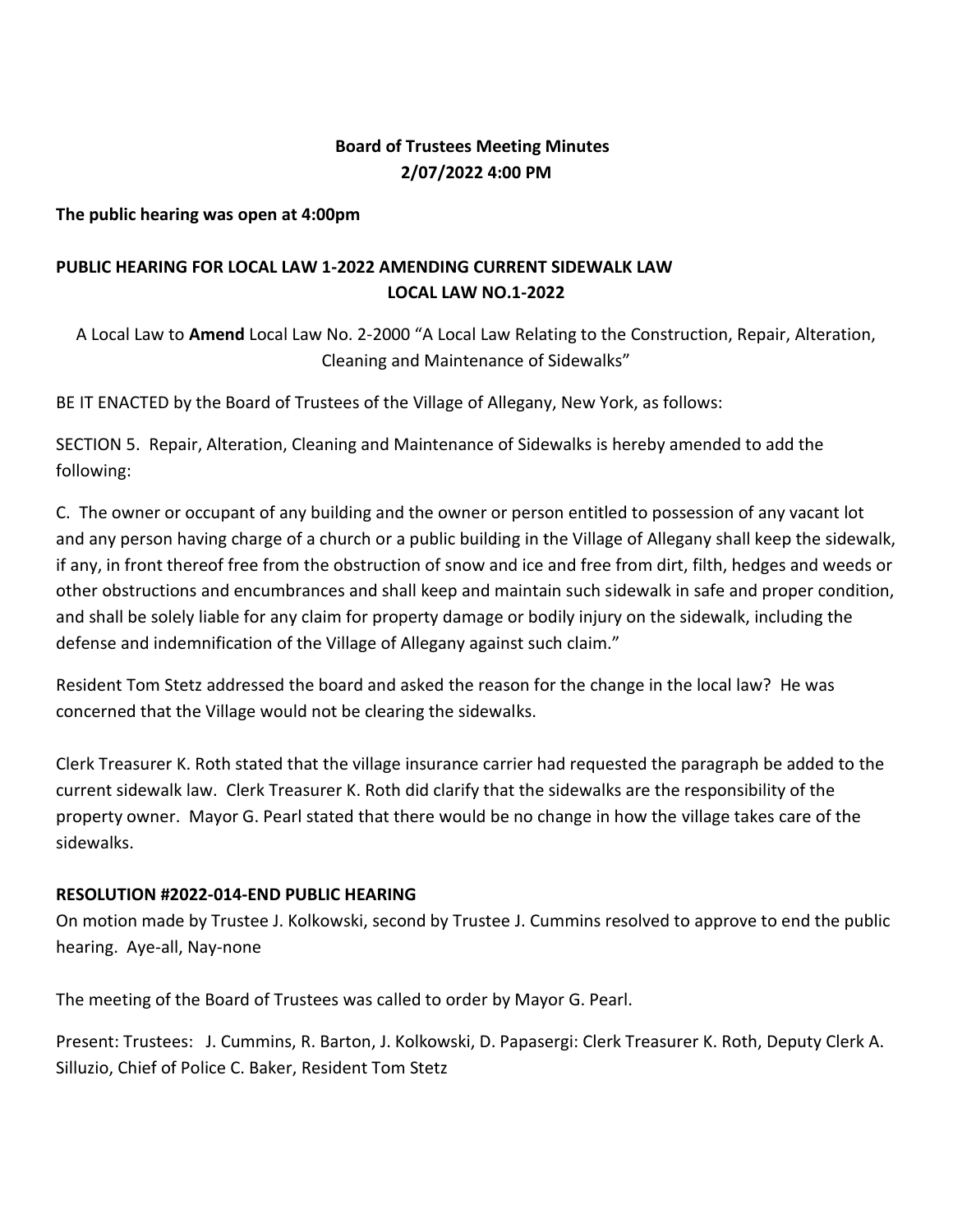## **RESOLUTION #2022-015-ACCEPT MINUTES**

On motion made by Trustee J. Kolkowski, second by Trustee J. Cummins resolved to approve the minutes from January 31, 2022. Aye-all, Nay-none

#### **PUBLIC SESSION-NONE**

### **POLICE REPORT**

Chief of Police C. Baker gave his January 2022 stat report. He also gave the board information on fentanyl safety for first responders. The police department has been made aware that one of the police officers had been exposed to fentanyl while on duty. They all have been trained on the use of Narcan and the signs of exposure.

Chief C. Baker stated that Patrolman T. Phillippi completed his Field Training Officer Training.

Clerk Treasurer K. Roth stated that the Allegany Village Court was awarded the JCAP grant.

#### **NEW BUSINESS**

## **RESOLUTION #2022-016-APPROVE LOCAL LAW 1-2022 AMENDING CURRENT SIDEWALK LAW**

On motion made by Trustee D. Papasergi, second by Trustee R. Barton resolved to approve Local Law 1-2022 amending the current Local Law 2-2000 Relating to the Construction, Repair, Alteration, Cleaning and Maintenance of Sidewalks". Aye-all, Nay-none

#### **VILLAGE OF ALLEGANY. NEW YORK**

#### **LOCAL LAW NO.1-2022**

A Local Law to **Amend** Local Law No. 2-2000 "A Local Law Relating to the Construction, Repair, Alteration, Cleaning and Maintenance of Sidewalks"

BE IT ENACTED by the Board of Trustees of the Village of Allegany, New York, as follows:

SECTION 5. Repair, Alteration, Cleaning and Maintenance of Sidewalks is hereby amended to add the following:

C. The owner or occupant of any building and the owner or person entitled to possession of any vacant lot and any person having charge of a church or a public building in the Village of Allegany shall keep the sidewalk, if any, in front thereof free from the obstruction of snow and ice and free from dirt, filth, hedges and weeds or other obstructions and encumbrances and shall keep and maintain such sidewalk in safe and proper condition, and shall be solely liable for any claim for property damage or bodily injury on the sidewalk, including the defense and indemnification of the Village of Allegany against such claim."

# **RESOLUTION #2022-017-ENTER INTO EXECUTIVE SESSION TO DISCUSS CONTRACTS/PERSONNEL**

On motion made by Trustee D. Papasergi, second by Trustee J. Kolkowski resolved to approve to enter into executive session. Aye-all, Nay-none